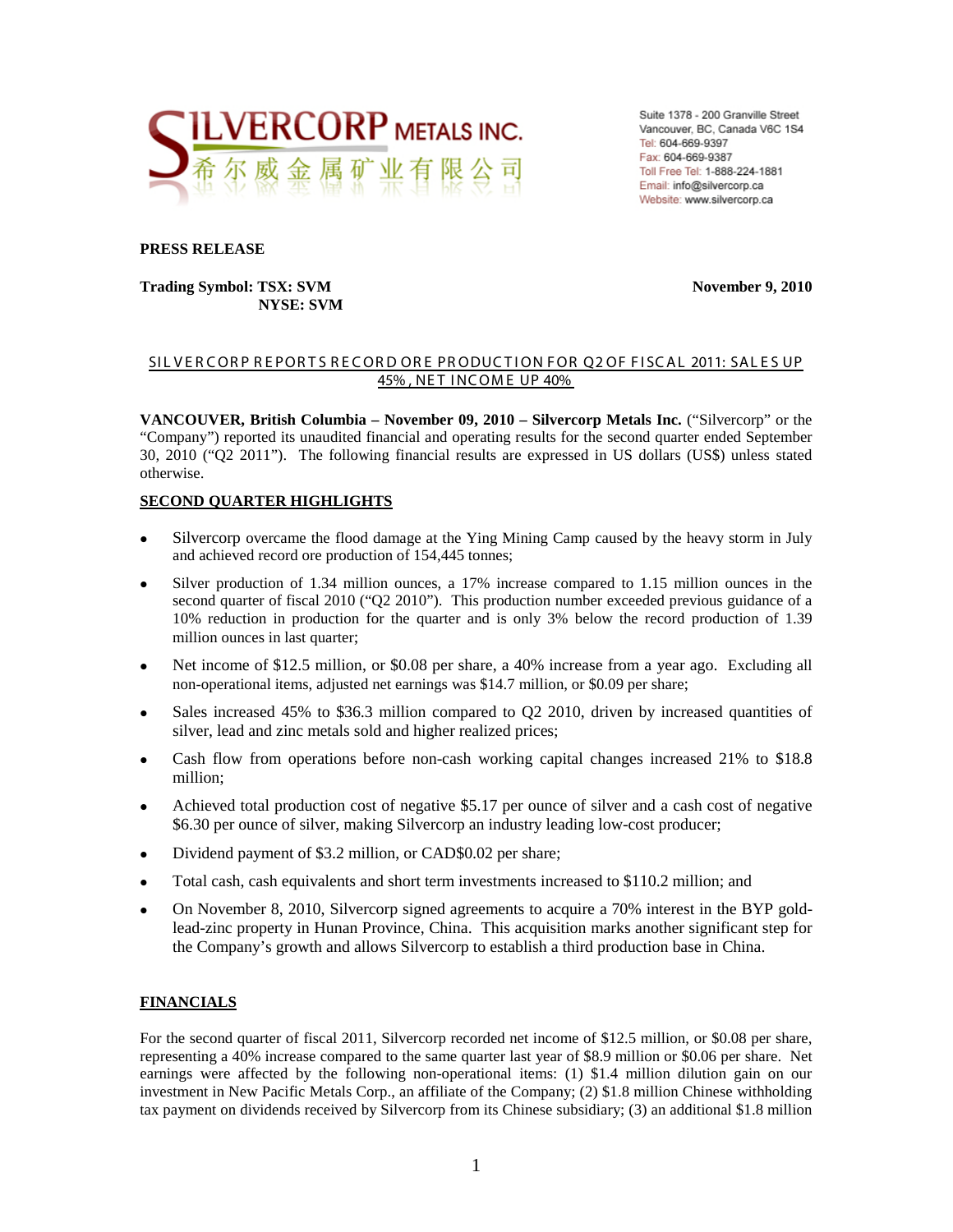Chinese withholding tax accrued on dividends to be received in the third quarter of fiscal 2011 by Silvercorp; (4) a loss on plant and equipment of \$0.5 million due to the heavy storm in July; and (5) miscellaneous income of \$0.5 million. Excluding these items, adjusted net earnings was \$14.7 million, or \$0.09 per share.

For the six months ended September 30, 2010, net income increased 62% to \$26.6 million or \$0.16 per share, compared to net income of \$16.4 million, or \$0.10 per share a year ago. Earnings improved primarily due to higher metal production and higher realized selling prices.

Sales in the second quarter were \$36.3 million, an increase of 45% from \$25.1 million in the same quarter last year. The increase was attributable to higher quantities of metals sold and higher realized selling prices for all metals produced by the Company. In Q2 2011, the Company sold 1.34 million ounces of silver plus 17.0 million pounds of lead, and 3.9 million pounds of zinc, representing an increase of 17%, 12%, and 2%, respectively, compared to 1.15 million ounces of silver, 15.2 million pounds of lead, and 3.8 million pounds of zinc in Q2 2010. The average realized selling prices for silver, lead, and zinc increased to \$14.63/oz., \$0.81/lb., and \$0.67/lb., respectively, up by 33%, 21%, and 26%, respectively, compared with the metal prices realized in Q2 2010. Higher metal production and realized selling prices also resulted in revenue increasing by 53% to \$73.1 million for the six months period ended September 30, 2010.

Cost of sales for the quarter were \$9.8 million, representing a 63% increase as the Company mined 51% more and milled 61% more ore compared to the same quarter last year. For the six months period ended September 30, 2010 and 2009, cost of goods sold were \$19.9 million and \$11.9 million, respectively. The cost of goods sold increased correspondingly with increased sales.

Gross profit margin for the quarter was 73%, slightly lower than the 76% margin in the same quarter last year, which was mainly due to a decrease in overall head grade to 312.0g/t from 421.1g/t in the same quarter last year, as the percentage of ore production from HPG, LM and TLP mines increased. For the six months ended September 30, 2010 and 2009, gross profit margin was 73% and 75%, respectively.

In Q2 2011, the Company generated \$18.8 million of cash flows from operating activities before non-cash working capital changes, representing a 21% increase from Q2 2010. For the six months ended September 30, 2010, cash flow from operating activities before changes in non-cash working capital was \$40.3 million, a 51% improvement from the same period last year.

The Company ended the quarter with \$110.2 million in cash and short term investments, up 16% from \$94.7 million as at March 31, 2010.

#### **OPERATIONS**

In Q2 2011, Silvercorp not only overcame the flood damage at the Ying Mining Camp caused by the heavy storm in July and eliminated its estimated 10% reduction in production, but also achieved record ore production of 154,445 tonnes, which was 51% more than the ore production in Q2 2010. For the six months ended September 30, 2010, the Company mined 299,427 tonnes of ore, a 45% increase from the same period last year of 206,385 tonnes. The record mine production was contributed by increased production from the TLP, HPG, and LM mines.

A total of 150,553 tonnes of ore was milled in the quarter, representing a 61% increase compared to 93,772 tonnes of ore milled in the same quarter last year. During the six months ended September 30, 2010, 299,742 tonnes of ore was milled, up 63% compared to last year. The increased mill throughput was achieved as the second mill at Ying Mining Camp commenced operations at the beginning of 2010, which results in a total milling capacity of 2,500 tonnes per day, providing room to accommodate future mine production growth.

Consolidated total production cost per ounce of silver was negative \$5.17 and the cash cost per ounce of silver was negative \$6.30, comparable to the total production costs and cash production costs per ounce of silver of negative \$5.61 and negative \$6.33 respectively in same quarter last year. During the six months ended September 30, 2010, the consolidated total production cost and cash costs per ounce of silver were negative \$5.19 and negative \$6.31, respectively, compared to negative \$4.94 and negative \$5.70, a year ago. The improvement was mainly attributable to the increased by-product credits resulting from higher realized lead and zinc prices.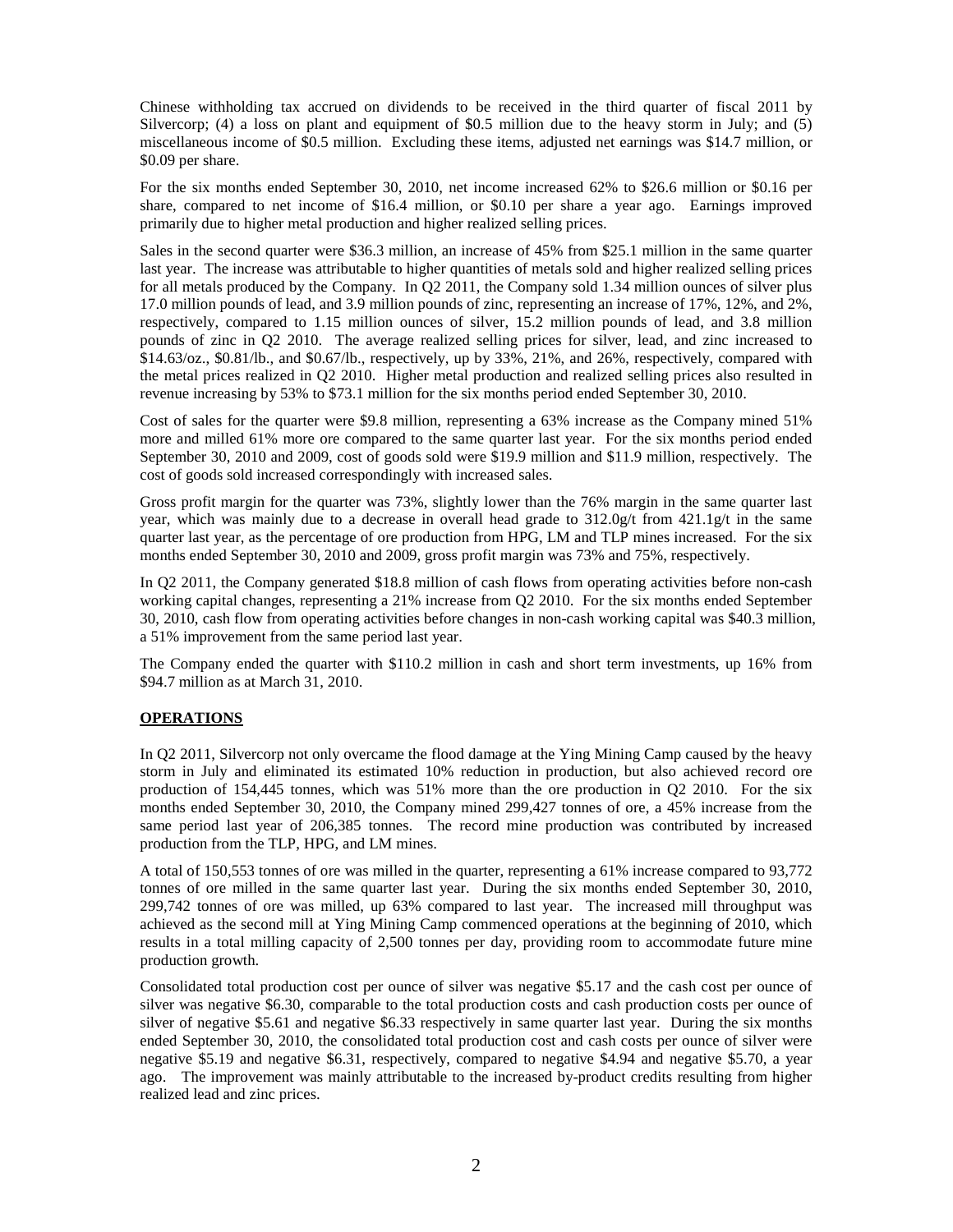| Table 1: Total Operational Results                            | Q2 2011    | O1 2011         | O <sub>4</sub> 2010 | O3 2010   | O <sub>2</sub> 2010 |
|---------------------------------------------------------------|------------|-----------------|---------------------|-----------|---------------------|
|                                                               | 30-Sept-10 | $30$ -Jun- $10$ | $31-Mar-10$         | 31-Dec-09 | $30-Sep-09$         |
| Ore Mined (tonne)                                             |            |                 |                     |           |                     |
| Direct Smelting Ore (tonne)                                   | 3,065      | 3,426           | 2,485               | 3,428     | 3,589               |
| Ore to be milled (tonne)                                      | 151,380    | 141,556         | 78,549              | 115,907   | 98,872              |
|                                                               | 154,445    | 144,982         | 81,034              | 119,335   | 102,461             |
| Run of Mine Ore (tonne)                                       |            |                 |                     |           |                     |
| Direct Smelting Ore (tonne)                                   | 3,065      | 3,426           | 2,485               | 3,428     | 3,589               |
| Ore Milled (tonne)                                            | 147,488    | 145,763         | 131,436             | 87,032    | 90,183              |
|                                                               | 150,553    | 149,189         | 133,921             | 90,460    | 93,772              |
| Mining costs per tonne of ore mined $(\$)$                    | 49.12      | 48.61           | 57.06               | 57.81     | 57.05               |
| Cash Mining Cost per tonne of ore mined $(\hat{\mathcal{S}})$ | 40.36      | 40.33           | 47.36               | 48.93     | 49.48               |
| Non Cash Mining Cost per tonne of ore mined $(\$)$            | 8.76       | 8.28            | 9.70                | 8.88      | 7.57                |
| Head Grade of Run of Mine Ore                                 |            |                 |                     |           |                     |
| Silver (gram/tonne)                                           | 312.0      | 326.3           | 303.8               | 440.8     | 421.1               |
| Lead $(\% )$                                                  | 5.6        | 6.1             | 5.7                 | 8.3       | 7.9                 |
| Zinc $(\%)$                                                   | 1.9        | 2.0             | 1.6                 | 3.0       | 2.8                 |
| Total Production Cost per ounce of Silver $(\$)$              | (5.17)     | (5.21)          | (4.61)              | (6.87)    | (5.61)              |
| Total Cash Cost per ounce of Silver $(\$)$                    | (6.30)     | (6.31)          | (5.64)              | (7.73)    | (6.33)              |
| <b>Metal Sales</b>                                            |            |                 |                     |           |                     |
| Silver (in thousands of ounce)                                | 1,343      | 1,387           | 1,079               | 1,220     | 1,150               |
| Lead (in thousands of pound)                                  | 17,028     | 18,803          | 14,921              | 16,211    | 15,199              |
| Zinc (in thousands of pound)                                  | 3,869      | 4,431           | 2,747               | 4,454     | 3,803               |

Silvercorp's total operational results for the past five quarters are summarized at Table 1 below:

In Q2 2011, 82% of Silvercorp's silver production was from the Ying Mine (96% in Q2 2010). The operational results for the past five quarters at the **Ying Mine** are summarized at Table 2 below:

| Table 2: Ying Mine Operational Results                | O <sub>2</sub> 2011 | Q1 2011         | O <sub>4</sub> 2010 | O3 2010   | Q2 2010      |
|-------------------------------------------------------|---------------------|-----------------|---------------------|-----------|--------------|
|                                                       | 30-Sept-10          | $30$ -Jun- $10$ | $31-Mar-10$         | 31-Dec-09 | $30$ -Sep-09 |
| Ore Mined (tonne)                                     |                     |                 |                     |           |              |
| Direct Smelting Ore (tonne)                           | 3.017               | 3,339           | 2,418               | 3,357     | 3,550        |
| Ore to be milled (tonne)                              | 82,187              | 79,873          | 54,174              | 82,711    | 79,713       |
|                                                       | 85,204              | 83,212          | 56,592              | 86,068    | 83,263       |
| Run of Mine Ore (tonne)                               |                     |                 |                     |           |              |
| Direct Smelting Ore (tonne)                           | 3.017               | 3.339           | 2.418               | 3.357     | 3.550        |
| Ore Milled (tonne)                                    | 79,995              | 81,898          | 70,214              | 70,776    | 80,657       |
|                                                       | 83,012              | 85,237          | 72,632              | 74,133    | 84,207       |
| Mining costs per tonne of ore mined $(\$)$            | 54.79               | 55.10           | 57.50               | 56.90     | 54.71        |
| Cash Mining Cost per tonne of ore mined $(\hat{y})$   | 42.66               | 43.83           | 45.60               | 45.75     | 46.16        |
| Non Cash Mining Cost per tonne of ore mined $(\$)$    | 12.13               | 11.27           | 11.84               | 11.15     | 8.55         |
| Head Grade of Run of Mine Ore                         |                     |                 |                     |           |              |
| Silver (gram/tonne)                                   | 461.0               | 470.5           | 429.3               | 488.5     | 452.5        |
| Lead $(%$                                             | 7.9                 | 8.1             | 7.6                 | 9.0       | 8.1          |
| Zinc $(\% )$                                          | 2.8                 | 2.8             | 2.8                 | 3.4       | 3.0          |
| Total Production Cost per ounce of Silver $(\hat{S})$ | (6.94)              | (5.83)          | (6.14)              | (7.47)    | (5.51)       |
| Total Cash Cost per ounce of Silver $(\$)$            | (7.99)              | (6.80)          | (7.26)              | (8.36)    | (6.24)       |
| <b>Metal Sales</b>                                    |                     |                 |                     |           |              |
| Silver (in thousands of ounce)                        | 1,095               | 1,147           | 836                 | 1,086     | 1,107        |
| Lead (in thousands of pound)                          | 13,486              | 14,230          | 11.097              | 14.327    | 14,084       |
| Zinc (in thousands of pound)                          | 3,275               | 3,605           | 2,747               | 4,038     | 3,707        |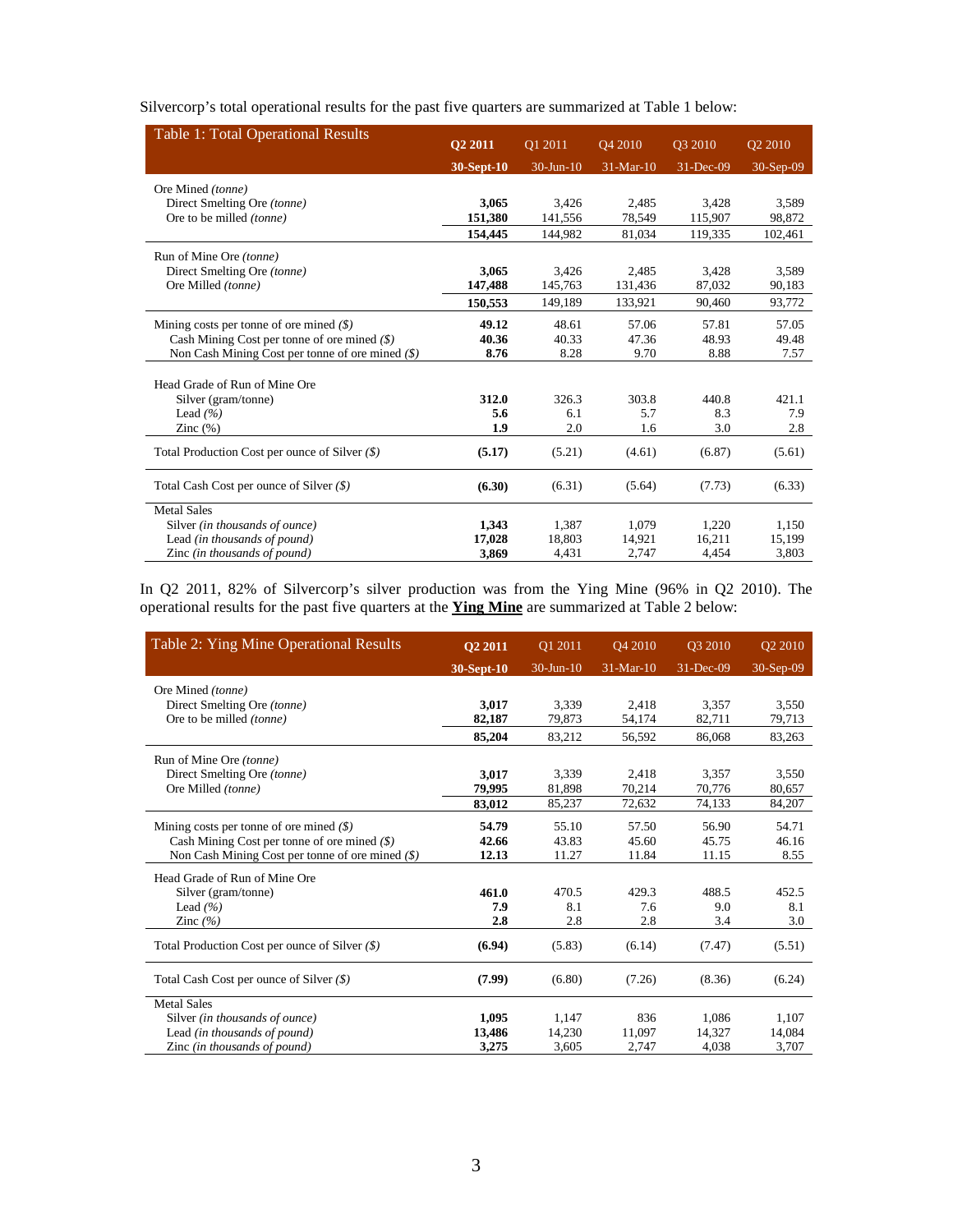#### **EXPLORATION AND PROJECT DEVELOPMENT**

#### *Ying Mining Camp, Henan Province, China*

In Q2 2011, Ying Mining Camp incurred exploration and development expenditures of \$5.5 million. These expenditures were mainly used to delineate and upgrade mineral resources by tunnelling and diamond drilling, and to sink shafts and declines. During the current quarter, a total of 16,636 meters of tunnel, 33,189 meters of diamond drilling and 793 meters of shaft and declines were completed.

#### *Silvertip Project, British Columbia, Canada*

In Q2 2011, the surface drill program at the Silvertip Project has drilled 6,063 meters from 20 drill holes. Assay results are pending. Silvercorp has also conducted a 4,113 line kilometers VTEM airborne geophysical survey over an area of 367 square kilometers and completed certain studies and reports required for a B.C. Small Mine Permit application. As of September 30, 2010, \$5.4 million was incurred on the Silvertip project, of which \$3.6 million was for exploration and permitting and \$1.8 million was for camp and infrastructure.

#### **OUTLOOK FOR FISCAL YEAR 2011**

#### *Ying Mining Camp, Henan Province, China*

As of September 30, 2010, the Company has mined 299,427 tonnes of ore at grades of 319 g/t silver, 5.8% lead and 1.9% zinc. For the whole fiscal year 2011, the Company's production target is to produce approximately 570,000 tonnes of ore at a grade of 320 g/t silver, 6% lead and 2% zinc, yielding 5.3 million ounces of silver, 72 million pounds of lead and 17 million pounds of zinc.

Using the average metal prices in Q2 2011 and the above projected production figures, the Company's mining operations in fiscal 2011 are expected to generate revenues of approximately \$150 million, and cash flow from operations of \$85 million. Capital expenditures for fiscal 2011 are budgeted at \$13 million at the Ying Mining Camp - including \$7 million for the Ying Mine, \$4 million for the TLP mine and \$2 million for the HPG and LM mines.

#### *GC Project, Guangdong Province, China*

At the GC Project in Guangdong Province, China, Silvercorp submitted a mining permit application to the Ministry of Land and Resources ("MOLAR"). MOLAR has accepted the application along with all supporting documents. The Company expects to receive the mining permit in the next quarter. Once the GC mining permit is granted, the Company plans to commence the construction of a 1,500 tonnes per day mine and mill operation.

#### *BYP Project, Hunan Province, China*

On November 8, 2010, Silvercorp announced that it has signed a share purchase agreement and a Sino-Foreign cooperative joint venture contract to acquire a 70% equity interest in Yunxiang Mining Co. Ltd. ("Yunxiang"), a local private mining company in Hunan Province. Yunxiang's primary asset is the BYP Gold-Lead-Zinc (Au-Pb-Zn) Mine, located 220 km southwest, or a 3 hour drive, from Changsha, Hunan's capital city. The cost of the share purchase and the Joint Venture capital investment is approximately US\$33 million for Silvercorp. Full details are in a separate press release issued by the Company on November 8, 2010.

#### *Silvertip Project, British Columbia, Canada*

Within the next six months, the Company intends to complete the necessary studies required for the submission of a B.C. Small Mine Permit application for an operation with an annual capacity of up to 75,000 tonnes. The Small Mine Permit will allow Silvercorp to commence early production, focusing on higher grade (>1,000 g/t silver equivalent) ore zones that can be accessed from existing tunnels. Expected cash flows from the small mining operation will then help finance further exploration to expand both the resource and mine operations.

Exploration drilling will continue to mid-December 2010 with a target of 15,000 meters of drilling. The total capital expenditure budget for calendar year 2010 at the Silvertip project will be approximately \$7-8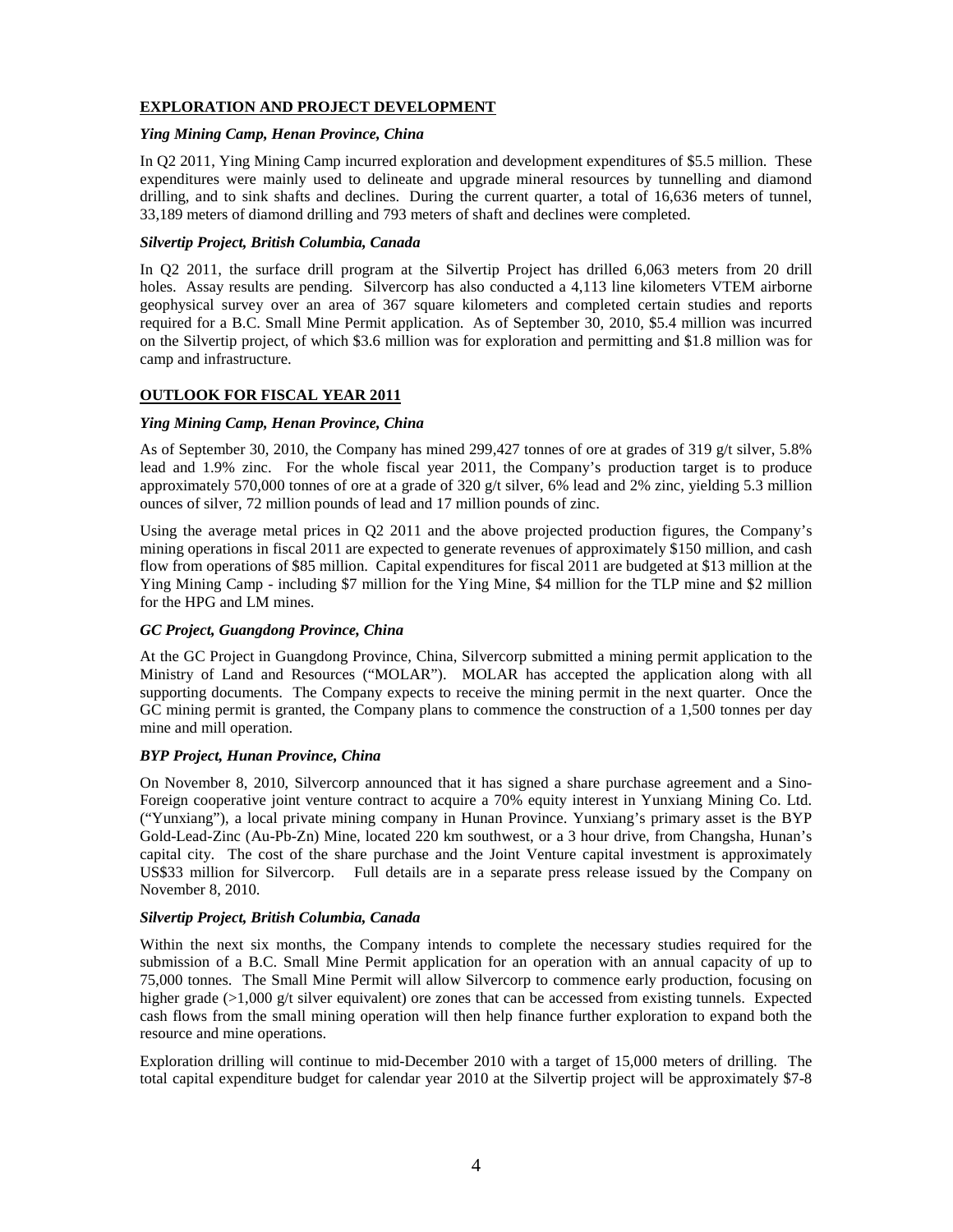million, including \$4-5 million for exploration, and \$3 million for permitting, camp facilities, and related infrastructure development.

#### *Future Acquisitions*

Silvercorp continues to pursue future growth opportunities by carrying out aggressive exploration programs within existing exploration and mining permit areas at its projects in addition to continually seeking out acquisitions projects in China and other jurisdictions.

#### **CONFERENCE CALL AND WEBCAST INFORMATION**

A conference call and live audio webcast to discuss these results is scheduled as follows:

| Date:               | Wednesday, November 10, 2010                           |
|---------------------|--------------------------------------------------------|
| Time:               | $8:00$ am PT $(11:00$ am ET)                           |
| Dial-In Number:     | 1-612-332-0107                                         |
| Live audio webcast: | www.silvercorp.ca (click on the link on the home page) |
|                     | Playback webcast can be accessed at: www.silvercorp.ca |

#### **About Silvercorp Metals Inc.**

Silvercorp Metals Inc. is engaged in the acquisition, exploration, development and mining of high-grade silver-related mineral properties in China and Canada. Silvercorp is the largest primary silver producer in China through the operation and development of four silver-lead-zinc mines at the highly profitable Ying Mining Camp in the Henan Province of China. The company is also applying for a mining permit at the GC property in the Guangdong Province to establish a second base for production in China. Additionally, Silvercorp recently acquired the Silvertip project in northern British Columbia, Canada, as an additional platform for growth and geographic diversification. The Company's shares are traded on the New York Stock Exchange and Toronto Stock Exchange and are included as a component of the S&P/TSX Composite and the S&P/TSX Global Mining Indexes.

**For further information:** SILVERCORP METALS INC., Rui Feng, Chairman & CEO and Lorne Waldman, Corporate Secretary, Phone: (604) 669-9397, Fax: (604) 669-9387, Toll Free 1(888) 224-1881, Email: info@silvercorp.ca, Website: www.silvercorp.ca.

#### **CAUTIONARY DISCLAIMER -- FORWARD LOOKING STATEMENTS**

Certain of the statements and information in this press release constitute "forward-looking statements" within the meaning of the United States Private Securities Litigation Reform Act of 1995 and "forward-looking information" within the meaning of applicable Canadian provincial securities laws. Any statements or information that express or involve discussions with respect to predictions, expectations, beliefs, plans, projections, objectives, assumptions or future events or performance (often, but not always, using words or phrases such as "expects", "is expected", "anticipates", "believes", "plans", "projects", "estimates", "assumes", "intends", "strategies", "targets", "goals", "forecasts", "objectives", "budgets", "schedules", "potential" or variations thereof or stating that certain actions, events or results "may", "could", "would", "might" or "will" be taken, occur or be achieved, or the negative of any of these terms and similar expressions) are not statements of historical fact and may be forward-looking statements or information. Forward-looking statements or information relate to, among other things: the price of silver and other metals; the accuracy of mineral resource and mineral reserve estimates at the Company's material properties; the sufficiency of the Company's capital to finance the Company's operations; estimates of the Company's revenues and capital expenditures; estimated production from the Company's mines in the Ying Mining Camp; timing of receipt of permits and regulatory approvals; availability of funds from production to finance the Company's operations; and access to and availability of funding for future construction, use of proceeds from any financing and development of the Company's properties.

Forward-looking statements or information are subject to a variety of known and unknown risks, uncertainties and other factors that could cause actual events or results to differ from those reflected in the forward-looking statements or information, including, without limitation, risks relating to: fluctuating commodity prices; calculation of resources, reserves and mineralization and precious and base metal recovery; interpretations and assumptions of mineral resource and mineral reserve estimates; exploration and development programs; feasibility and engineering reports; permits and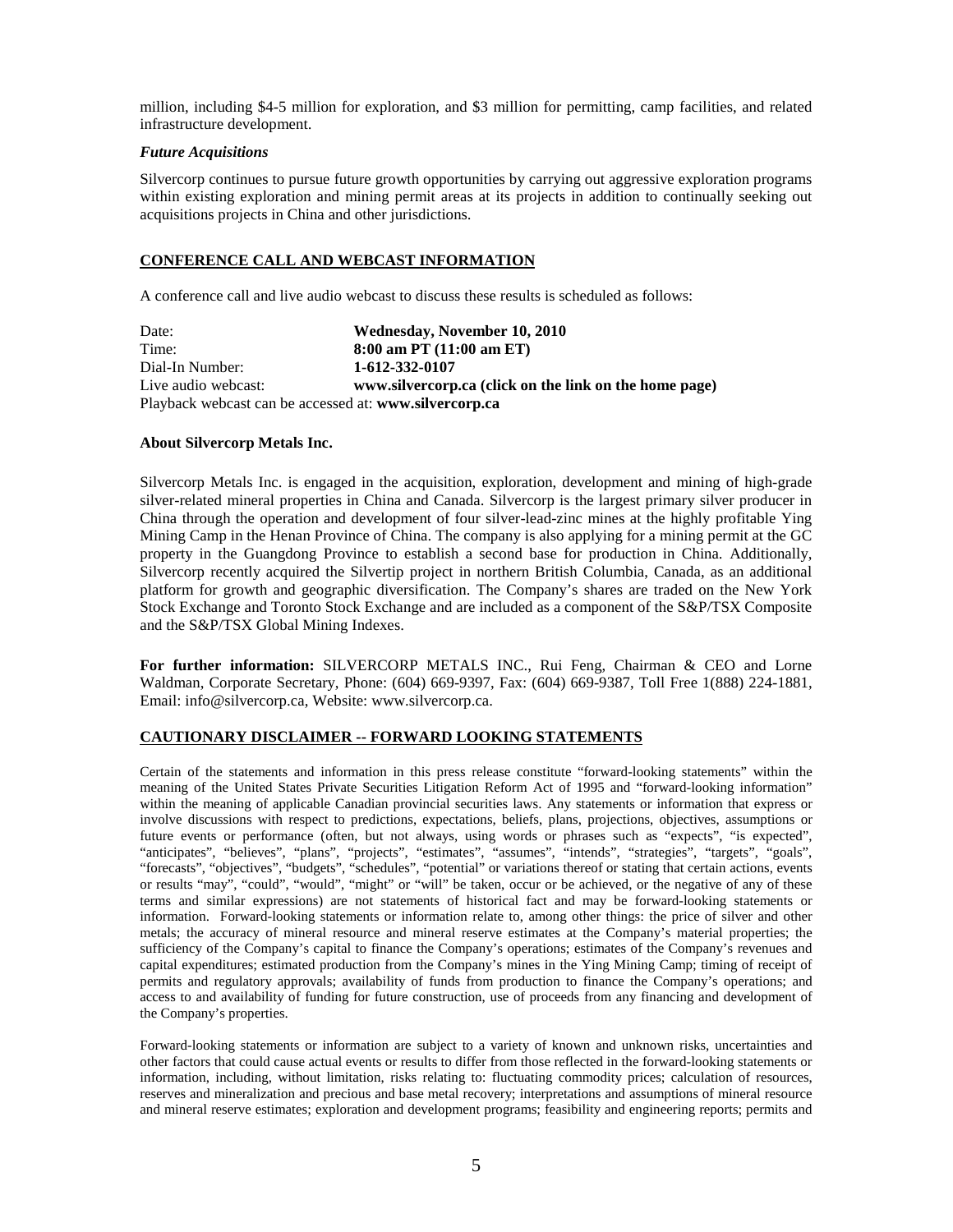licences; title to properties; First Nations title claims and rights; property interests; joint venture partners; acquisition of commercially mineable mineral rights; financing; recent market events and conditions; economic factors affecting the Company; timing, estimated amount, capital and operating expenditures and economic returns of future production; integration of future acquisitions into the Company's existing operations; competition; operations and political conditions; regulatory environment in China and Canada; environmental risks; foreign exchange rate fluctuations; insurance; risks and hazards of mining operations; key personnel; conflicts of interest; dependence on management; internal control over financial reporting as per the requirements of the Sarbanes-Oxley Act; and bringing actions and enforcing judgments under U.S. securities laws.

This list is not exhaustive of the factors that may affect any of the Company's forward-looking statements or information. Forward-looking statements or information are statements about the future and are inherently uncertain, and actual achievements of the Company or other future events or conditions may differ materially from those reflected in the forward-looking statements or information due to a variety of risks, uncertainties and other factors, including, without limitation, those referred to in the Company's Annual Information Form for the year ended March 31, 2010 under the heading "Risk Factors". Although the Company has attempted to identify important factors that could cause actual results to differ materially, there may be other factors that cause results not to be as anticipated, estimated, described or intended. Accordingly, readers should not place undue reliance on forward-looking statements or information.

The Company's forward-looking statements and information are based on the assumptions, beliefs, expectations and opinions of management as of the date of this press release, and other than as required by applicable securities laws, the Company does not assume any obligation to update forward-looking statements and information if circumstances or management's assumptions, beliefs, expectations or opinions should change, or changes in any other events affecting such statements or information. For the reasons set forth above, investors should not place undue reliance on forwardlooking statements and information.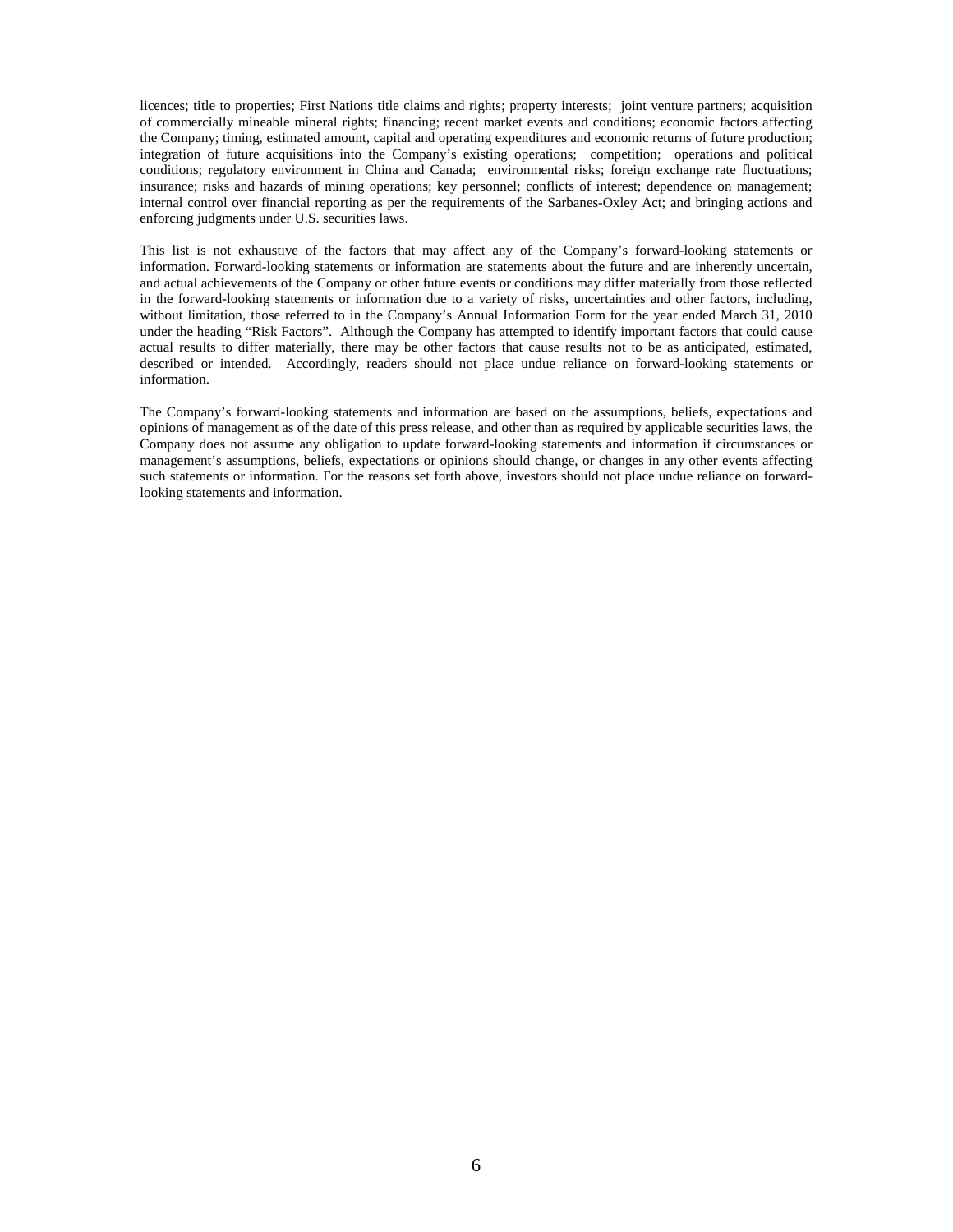## **Consolidated Balance Sheets - Unaudited**

*(Expressed in thousands of U.S. dollars)*

|                                                  | September 30, 2010 |         | March 31, 2010 |         |
|--------------------------------------------------|--------------------|---------|----------------|---------|
| <b>ASSETS</b>                                    |                    |         |                |         |
| <b>Current Assets</b>                            |                    |         |                |         |
| Cash and cash equivalents                        | \$                 | 66,263  | \$             | 50,618  |
| Short term investments                           |                    | 43,926  |                | 44,041  |
| Accounts receivable, prepaids and deposits       |                    | 2,767   |                | 2,474   |
| Inventories                                      |                    | 3,070   |                | 3,175   |
| Current portion of future income tax assets      |                    | 419     |                | 112     |
| Amounts due from related parties                 |                    | 54      |                | 138     |
|                                                  |                    | 116,499 |                | 100,558 |
| Long term prepaids and deposits                  |                    | 1,272   |                | 505     |
| Long term investments                            |                    | 19,866  |                | 14,838  |
| <b>Restricted cash</b>                           |                    | 77      |                | 78      |
| Plant and equipment                              |                    | 31,422  |                | 29,024  |
| Mineral rights and properties                    |                    | 146,118 |                | 133,248 |
| Future income tax assets                         |                    | 1,312   |                | 1,203   |
|                                                  | \$                 | 316,566 | \$             | 279,454 |
| <b>LIABILITIES</b>                               |                    |         |                |         |
| <b>Current Liabilities</b>                       |                    |         |                |         |
| Accounts payable and accrued liabilities         | \$                 | 13,913  | \$             | 7,504   |
| Deposits received                                |                    | 1,688   |                | 6,737   |
| Bank loan and notes payable                      |                    |         |                | 1,465   |
| Current portion of asset retirement obligations  |                    | 306     |                | 292     |
| Dividends payable                                |                    | 3,207   |                | 3,238   |
| Income tax payable                               |                    | 1,208   |                | 1,658   |
| Current portion of future income tax liabilities |                    | 1,781   |                |         |
| Amounts due to related parties                   |                    | 5,380   |                |         |
|                                                  |                    | 27,483  |                | 20,894  |
| <b>Future income tax liabilities</b>             |                    | 19,865  |                | 19,475  |
| Asset retirement obligations                     |                    | 2,477   |                | 2,357   |
|                                                  |                    | 49,825  |                | 42,726  |
| <b>Non-controlling interests</b>                 |                    | 26,422  |                | 21,738  |
| <b>SHAREHOLDERS' EQUITY</b>                      |                    |         |                |         |
| Share capital                                    |                    | 150,465 |                | 145,722 |
| <b>Contributed surplus</b>                       |                    | 4,826   |                | 4,702   |
| <b>Reserves</b>                                  |                    | 31,893  |                | 31,893  |
| Accumulated other comprehensive income           |                    | 15,136  |                | 14,910  |
| <b>Retained earnings</b>                         |                    | 37,999  |                | 17,763  |
|                                                  |                    | 240,319 |                | 214,990 |
|                                                  | \$                 | 316,566 | \$             | 279,454 |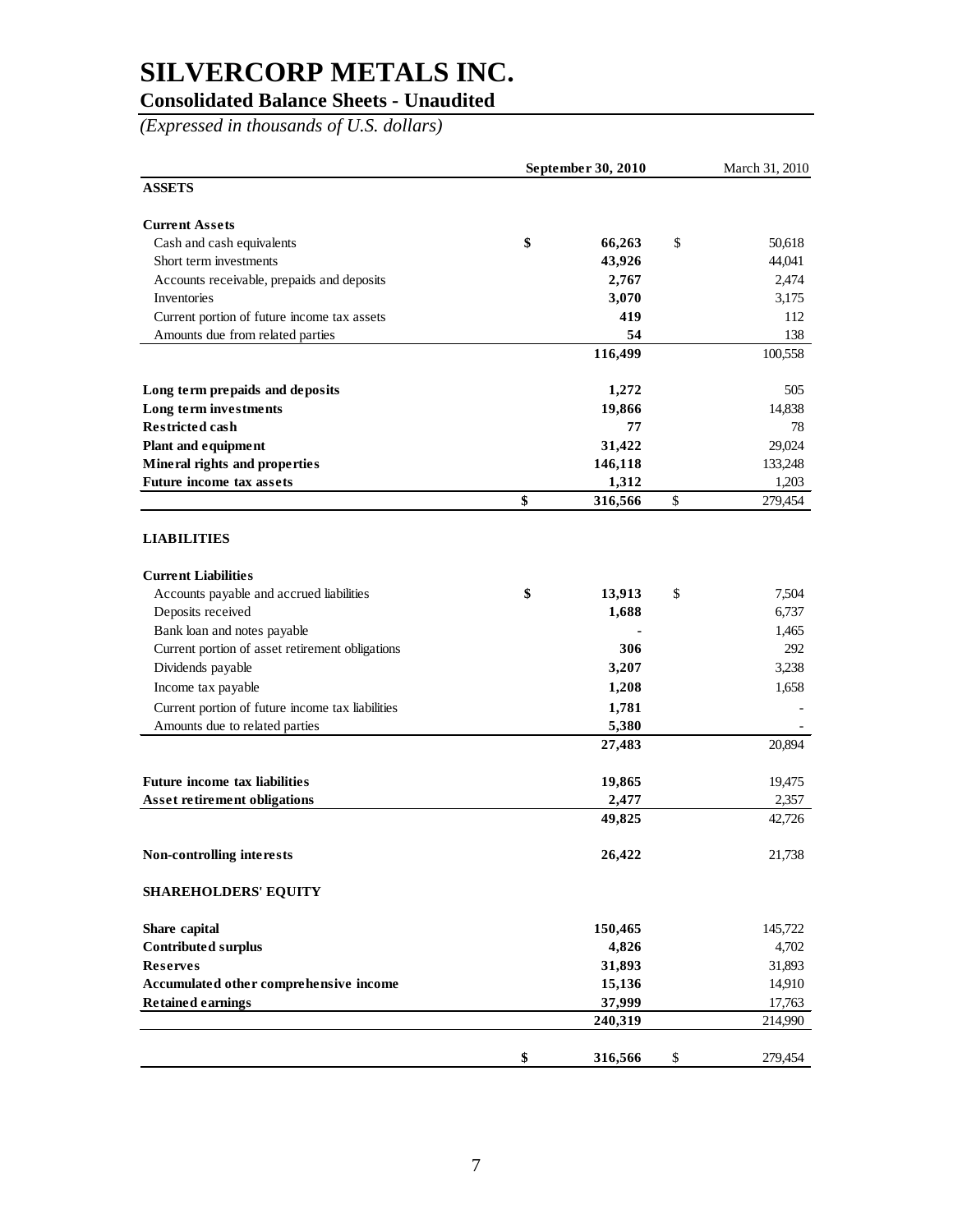## **Consolidated Statements of Operations - Unaudited**

*(Expressed in thousands of U.S. dollars, except for per share figures)*

|                                                          | Three months ended September 30, |               | Six months ended September 30, |    |                      |              |
|----------------------------------------------------------|----------------------------------|---------------|--------------------------------|----|----------------------|--------------|
|                                                          | 2010                             |               | 2009                           |    | 2010                 | 2009         |
| <b>Sales</b>                                             | \$<br>36,338                     | \$            | 25,085                         | \$ | 73,067               | \$<br>47,657 |
| <b>Cost of sales</b>                                     | 8,235                            |               | 5,173                          |    | 16,899               | 10,145       |
| <b>Amortization and depletion</b>                        | 1,522                            |               | 824                            |    | 3,049                | 1,753        |
|                                                          | 9,757                            |               | 5,997                          |    | 19,948               | 11,898       |
| Gross profit                                             | 26,581                           |               | 19,088                         |    | 53,119               | 35,759       |
| <b>Expenses</b>                                          |                                  |               |                                |    |                      |              |
| Accretion of asset retirement obligations                | 40                               |               | 31                             |    | 80                   | 62           |
| Amortization                                             | 159                              |               | 168                            |    | 303                  | 370          |
| Foreign exchange loss (gain)                             | 376                              |               | 82                             |    | (168)                | (1,434)      |
| General exploration and property investigation expenses  | 1,110                            |               | 959                            |    | 2,435                | 3,266        |
| Impairment charges and bad debt                          |                                  |               | (79)                           |    |                      | 698          |
| Investor relations                                       | 86                               |               | 110                            |    | 171                  | 181          |
| General and administrative                               | 3,273                            |               | 1,807                          |    | 7,498                | 4,532        |
| Professional fees                                        | 337                              |               | 663                            |    | 574                  | 1,238        |
|                                                          | 5.381                            |               | 3.741                          |    | 10,893               | 8.913        |
|                                                          | 21,200                           |               | 15,347                         |    | 42,226               | 26,846       |
| Other income and (expenses)                              |                                  |               |                                |    |                      |              |
| Equity loss on investment in NUX                         | (58)                             |               | (136)                          |    | (96)                 | (218)        |
| Dilution gain on investment in NUX                       | 1,394                            |               |                                |    | 1,394                |              |
| Gain on disposal of mineral rights and properties        |                                  |               |                                |    | 537                  |              |
| Loss on disposal of plant and equipment                  | (449)                            |               | (871)                          |    | (449)                | (1,127)      |
| Unrealized gain (loss) on held-for-trading securities    | 126                              |               | (11)                           |    | 77                   | (11)         |
|                                                          |                                  |               |                                |    | (30)                 |              |
| Interest expenses                                        | (10)<br>326                      |               | 160                            |    | 591                  | 398          |
| Interest income                                          | 84                               |               |                                |    | 196                  |              |
| Other income                                             | 1.413                            |               | 53<br>(805)                    |    | 2,220                | 213<br>(745) |
|                                                          |                                  |               |                                |    |                      |              |
| Income before income taxes and non-controlling interests | 22,613                           |               | 14,542                         |    | 44,446               | 26,101       |
| Income tax expense                                       |                                  |               |                                |    |                      |              |
| Current                                                  | 4,807                            |               | 1.940                          |    | 7,524                | 3,518        |
| Future                                                   | 807<br>5,614                     |               | 412<br>2,352                   |    | 1,341<br>8,865       | 226<br>3.744 |
|                                                          |                                  |               |                                |    |                      |              |
| Income before non-controlling interests                  | 16,999                           |               | 12,190                         |    | 35,581               | 22,357       |
| Non-controlling interests                                | (4,548)                          |               | (3,297)                        |    | (9,029)              | (5,977)      |
| Net income                                               | 12,451                           |               | 8,893                          | \$ | 26,552<br>\$         | 16,380       |
| Basic earnings per share                                 | \$<br>0.08                       | \$            | 0.06                           | \$ | $\mathbb{S}$<br>0.16 | 0.10         |
| Diluted earnings per share                               | \$<br>0.08                       | <sup>\$</sup> | 0.05                           | \$ | \$<br>0.16           | 0.10         |
| Weighted Average Number of Shares Outstanding - Basic    | 164,934,678                      |               | 161,590,262                    |    | 164,825,570          | 161,588,640  |
| Weighted Average Number of Shares Outstanding - Diluted  | 165,703,536                      |               | 163,359,824                    |    | 165,642,570          | 162,923,835  |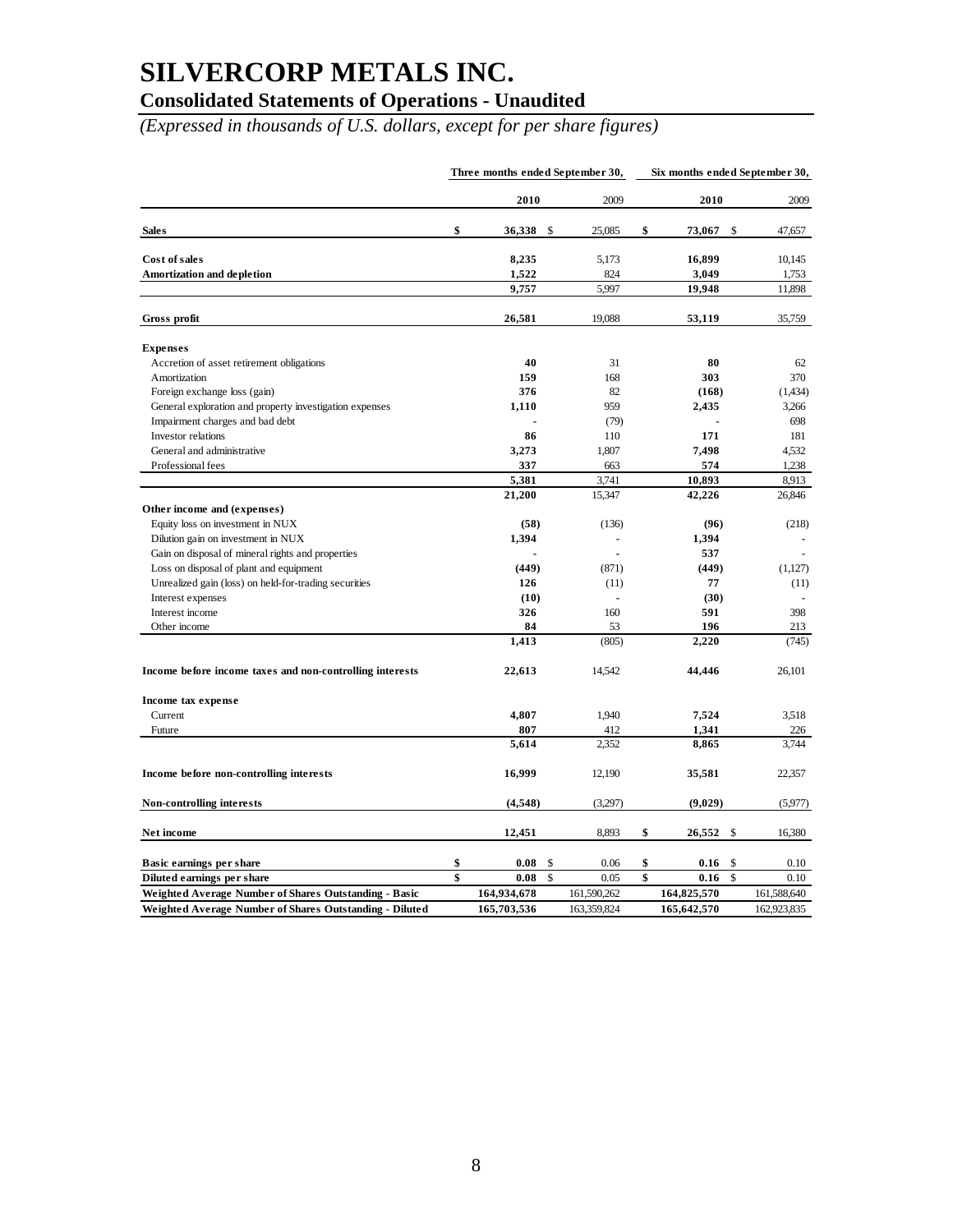### **Consolidated Statements of Cash Flows - Unaudited**

*(Expressed in thousands of U.S. dollars)*

|                                                              |                   | Three months ended September 30, |                   | Six months ended September 30, |
|--------------------------------------------------------------|-------------------|----------------------------------|-------------------|--------------------------------|
|                                                              | 2010              | 2009                             | 2010              | 2009                           |
| Cash provided by (used in)                                   |                   |                                  |                   |                                |
| <b>Operating activities</b>                                  |                   |                                  |                   |                                |
| Net income for the period                                    | \$<br>$12,451$ \$ | 8,893                            | \$<br>$26,552$ \$ | 16,380                         |
| Add (deduct) items not affecting cash:                       |                   |                                  |                   |                                |
| Accretion of asset retirement obligations                    | 40                | 31                               | 80                | 62                             |
| Amortization and depletion                                   | 1,681             | 992                              | 3,352             | 2,123                          |
| Equity loss on investment in NUX                             | 58                | 136                              | 96                | 218                            |
| Dilution gain on investment in NUX                           | (1, 394)          | $\sim$                           | (1, 394)          |                                |
| Future income tax expenses                                   | 807               | 412                              | 1,341             | 226                            |
| Impairment charges and bad debt                              |                   | (79)                             |                   | 698                            |
| Unrealized loss (gain) on held-for-trading securities        | (126)             | 11                               | (77)              | 11                             |
| Gain on disposal of mineral rights and properties            |                   | $\blacksquare$                   | (537)             |                                |
| Loss on disposal of plant and equipment                      | 449               | 871                              | 449               | 1,127                          |
| Non-controlling interests                                    | 4,548             | 3,297                            | 9,029             | 5,977                          |
| Stock-based compensation                                     | 447               | 509                              | 1,227             | 899                            |
| Unrealized foreign exchange loss (gain)                      | (135)             | 498                              | 193               | (1,018)                        |
| Changes in non-cash operating working capital                | (4, 131)          | 345                              | (2, 434)          | (403)                          |
| Cash provided by operating activities                        | 14,695            | 15,916                           | 37,877            | 26,300                         |
|                                                              |                   |                                  |                   |                                |
| <b>Investing activities</b>                                  |                   |                                  |                   |                                |
| Mineral rights and properties                                |                   |                                  |                   |                                |
| Acquisition and capital expenditures                         | (6,263)           | (5,568)                          | (11,918)          | (7,740)                        |
| Proceeds on disposals                                        |                   |                                  | 537               |                                |
| Plant and equipment                                          |                   |                                  |                   |                                |
| Acquisition                                                  | (2,624)           | (419)                            | (3, 407)          | (808)                          |
| Proceeds on disposals                                        | 1                 | 119                              | 1                 | 120                            |
| Long-term investments                                        |                   |                                  |                   |                                |
| Acquisition                                                  | (2,019)           | (1,323)                          | (2,019)           | (1,323)                        |
| Net redemption (purchase) of short term investments          | 15,585            | (4,772)                          | 209               | (720)                          |
| Prepayments to acquire plant and equipment                   | (421)             | (1,579)                          | (1,232)           | (1,999)                        |
| Cash provided by (used in) investing activities              | 4,259             | (13,542)                         | (17, 829)         | (12, 470)                      |
|                                                              |                   |                                  |                   |                                |
| <b>Financing activities</b>                                  |                   |                                  |                   |                                |
| Advance to related parties, net of repayments received       | 318               | (84)                             | 305               | (104)                          |
| Bank loan and notes payable                                  |                   |                                  |                   |                                |
| Proceeds                                                     |                   |                                  |                   | 2,927                          |
| Repayments                                                   |                   |                                  | (1, 473)          | (658)                          |
| Non-controlling interests                                    |                   |                                  |                   |                                |
| <b>Distribution</b>                                          |                   | (3,293)                          |                   | (3,293)                        |
| Cash dividends distributed                                   | (3, 174)          | (2,762)                          | (6,374)           | (5, 532)                       |
| Capital stock                                                |                   |                                  |                   |                                |
| Proceeds from issuance of common shares                      | 829               | 57                               | 2,017             | 57                             |
| Cash used in financing activities                            | (2,027)           | (6,082)                          | (5, 525)          | (6,603)                        |
| Effect of exchange rate changes on cash and cash equivalents | 1,840             | (220)                            | 1,122             | 1,119                          |
| Increase (decrease) in cash and cash equivalents             | 18,767            | (3,928)                          | 15,645            | 8,346                          |
| Cash and cash equivalents, beginning of period               | 47,496            | 53,744                           | 50,618            | 41,470                         |
|                                                              |                   |                                  |                   |                                |
| Cash and cash equivalents, end of period                     | \$<br>66,263 \$   | 49,816                           | \$<br>$66,263$ \$ | 49,816                         |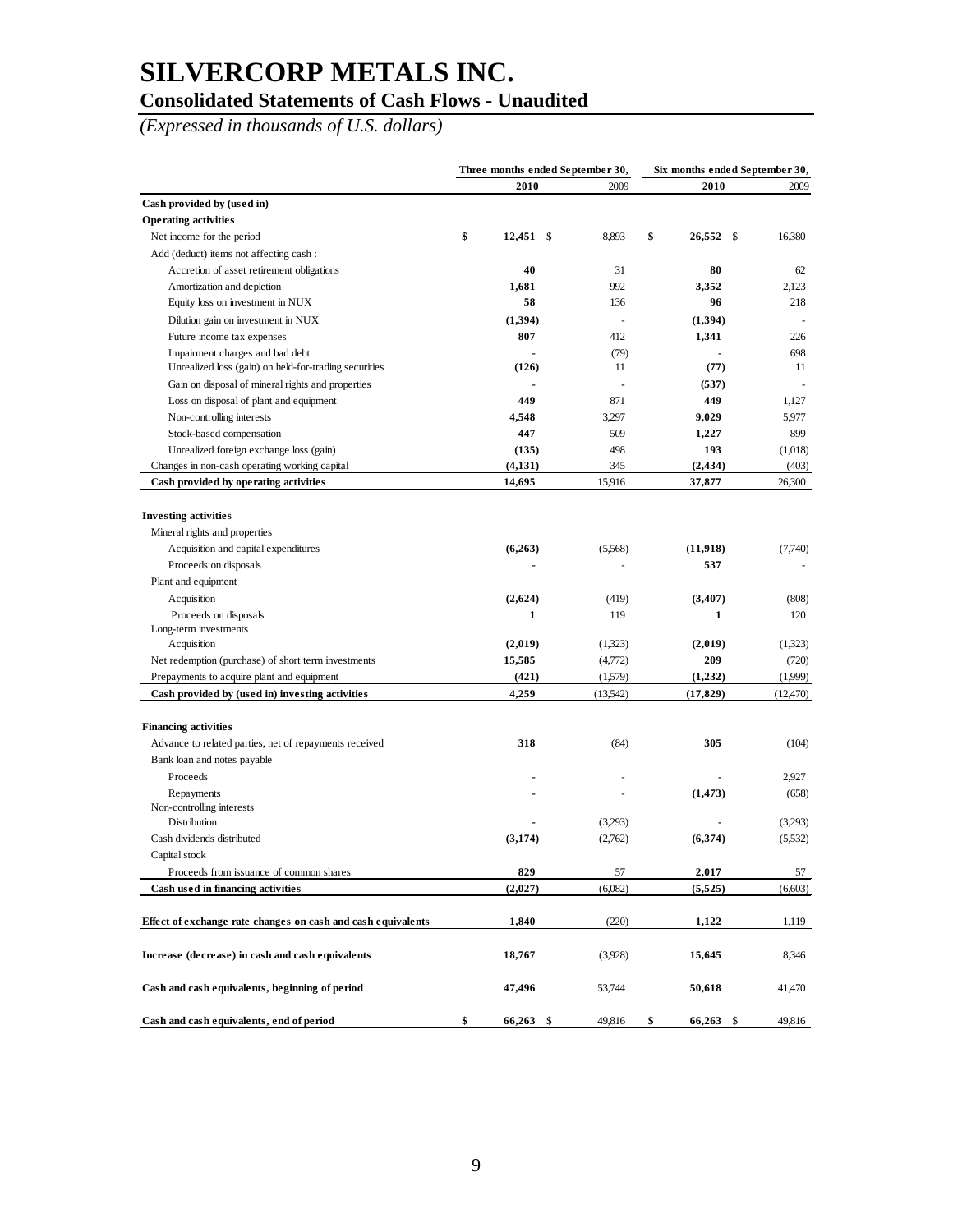### **Mining Data**

| <b>Q2 Fiscal 2011</b>                                             |                 | Three months ended September 30, 2010 |              |                 |  |  |
|-------------------------------------------------------------------|-----------------|---------------------------------------|--------------|-----------------|--|--|
|                                                                   | <b>YING</b>     | HPG & $LM$                            | <b>TLP</b>   | <b>Total</b>    |  |  |
| <b>Production Data</b>                                            |                 |                                       |              |                 |  |  |
| <b>Mine Data</b>                                                  |                 |                                       |              |                 |  |  |
| Ore Mined (tonne)                                                 |                 |                                       |              |                 |  |  |
| <b>Direct Smelting Ore</b> (tonne)                                | 3,017           | 48                                    |              | 3,065           |  |  |
| Stockpiled Ore (tonne)                                            | 82,187          | 15,112                                | 54,081       | 151,380         |  |  |
|                                                                   | 85,204          | 15,160                                | 54,081       | 154,445         |  |  |
| <b>Run of Mine Ore</b> (tonne)                                    |                 |                                       |              |                 |  |  |
| <b>Direct Smelting Ore</b> (tonne)                                | 3,017           | 48                                    |              | 3.065           |  |  |
| Ore Milled (tonne)                                                | 79,995          | 15,848                                | 51,645       | 147,488         |  |  |
|                                                                   | 83,012          | 15,896                                | 51,645       | 150,553         |  |  |
| Mining cost per tonne of ore mined $(\$)$                         | 54.79           | 71.46                                 | 33.92        | 49.12           |  |  |
| Cash mining cost per tonne of ore mined $(\$)$                    | 42.66           | 64.21                                 | 30.04        | 40.36           |  |  |
| Non cash mining cost per tonne of ore mined (\$)                  | 12.13           | 7.25                                  | 3.88         | 8.76            |  |  |
|                                                                   |                 |                                       |              |                 |  |  |
| Unit shipping $costs(\$)$                                         | 3.50            | 2.98                                  | 3.03         | 3.28            |  |  |
| Milling cost per tonne of ore milled (\$)                         | 13.36           | 13.33                                 | 12.50        | 13.06           |  |  |
| Cash milling cost per tonne of ore milled (\$)                    | 11.51           | 11.85                                 | 10.99        | 11.36           |  |  |
| Non cash milling cost per tonne of ore milled (\$)                | 1.86            | 1.48                                  | 1.51         | 1.69            |  |  |
| <b>Average Production Cost</b>                                    |                 |                                       |              |                 |  |  |
| <b>Silver</b> (\$ per ounce)                                      | 2.84            | 10.04                                 | 7.83         | 3.93            |  |  |
| Gold(S per ounce)                                                 | 156.87          | 604.63                                |              | 225.85          |  |  |
| <b>Lead</b> ( $$per pound$ )                                      | 0.16            | 0.56                                  | 0.44         | 0.22            |  |  |
| <b>Zinc</b> $(\$ per pound)$                                      | 0.13            | 0.45                                  | 0.34         | 0.18            |  |  |
| <b>Production Cost and Cash Cost Per Ounce of Silver</b>          |                 |                                       |              |                 |  |  |
| Total production cost per ounce of Silver (\$)                    | (6.94)          | 6.09                                  | 1.05         | (5.17)          |  |  |
| Total cash cost per ounce of Silver (\$)                          | (7.99)          | 5.05                                  | (0.61)       | (6.30)          |  |  |
| <b>Total Recovery of the Run of Mine Ore</b>                      |                 |                                       |              |                 |  |  |
| Silver $(\% )$                                                    | 92.3            | 91.8                                  | 86.9         | 91.6            |  |  |
| <b>Lead</b> $(%$                                                  | 96.3            | 93.9                                  | 89.9         | 95.1            |  |  |
| Zinc $(\% )$                                                      | 71.5            | 44.9                                  | 65.9         | 70.1            |  |  |
| <b>Head Grades of Run of Mine Ore</b>                             |                 |                                       |              |                 |  |  |
| <b>Silver</b> (gram/tonne)                                        | 461.0           | 178.0                                 | 114.0        | 312.0           |  |  |
| Lead $(%$                                                         | 7.9             | 3.2                                   | 2.6          | 5.6             |  |  |
| Zinc $(%$                                                         | 2.8             | 0.4                                   | 0.8          | 1.9             |  |  |
| <b>Sales Data</b>                                                 |                 |                                       |              |                 |  |  |
| Metal Sales                                                       |                 |                                       |              |                 |  |  |
| Silver (in thousands of ounce)                                    | 1,095           | 79                                    | 168          | 1,343           |  |  |
| <b>Gold</b> (in thousands of ounce)                               | $0.2\,$         | 0.1                                   |              | 0.3             |  |  |
| <b>Lead</b> (in thousands of pound)                               | 13,486          | 1,020                                 | 2,522        | 17,028          |  |  |
| <b>Zinc</b> (in thousands of pound)                               | 3,275           | 60                                    | 534          | 3,869           |  |  |
| <b>Metal Sales</b>                                                |                 |                                       |              |                 |  |  |
| Silver $(\hat{\mathbf{S}})$                                       | 15,993          | 1,168                                 | 2,481        | 19,642          |  |  |
| $\text{Gold}(\text{$\circ$})$                                     | 135             | 111                                   |              | 246             |  |  |
| Lead $(\$)$                                                       | 10,945          | 831                                   | 2,077        | 13,853          |  |  |
| Zinc $(\$)$                                                       | 2,213<br>29,287 | 40<br>2,150                           | 344<br>4,902 | 2,596<br>36,338 |  |  |
| Average Selling Price, Net of Value Added Tax and Smelter Charges |                 |                                       |              |                 |  |  |
| <b>Silver</b> ( $$ per ounce$ )                                   | 14.60           | 14.73                                 | 14.79        | 14.63           |  |  |
| Gold(S per ounce)                                                 | 806.78          | 887.41                                |              | 841.19          |  |  |
| <b>Lead</b> ( $$per pound$ )                                      | 0.81            | 0.81                                  | 0.82         | 0.81            |  |  |
| <b>Zinc</b> $(\$ per pound)$                                      | 0.68            | 0.66                                  | 0.64         | 0.67            |  |  |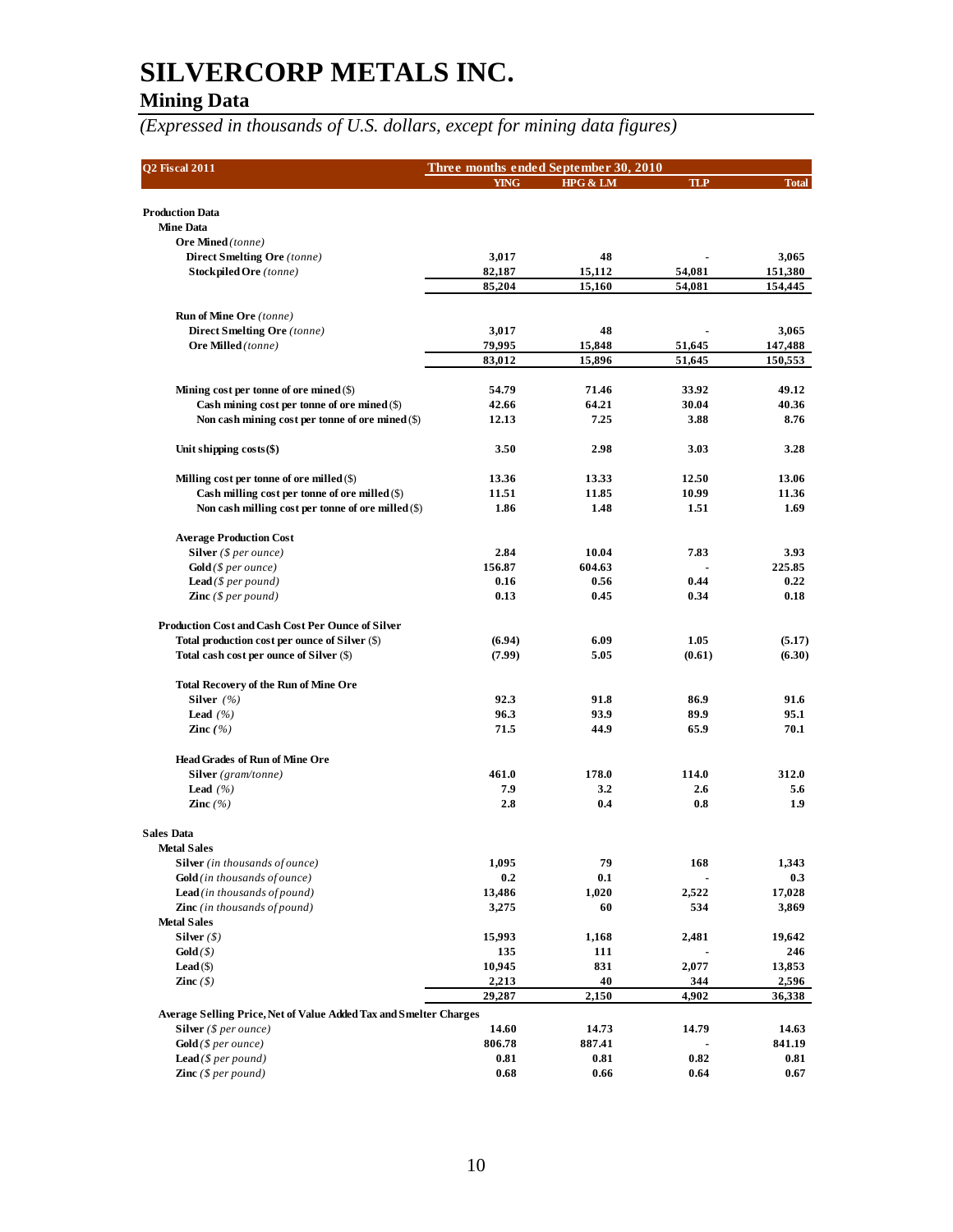### **Mining Data**

| <b>Q2 Fiscal 2010</b>                                                                              | Three months ended September 30, 2009 |               |                  |                  |  |  |  |
|----------------------------------------------------------------------------------------------------|---------------------------------------|---------------|------------------|------------------|--|--|--|
|                                                                                                    | <b>YING</b>                           | HPG & LM      | <b>TLP</b>       | <b>Total</b>     |  |  |  |
| <b>Production Data</b>                                                                             |                                       |               |                  |                  |  |  |  |
| <b>Mine Data</b>                                                                                   |                                       |               |                  |                  |  |  |  |
| <b>Ore Mined</b> (tonne)                                                                           |                                       |               |                  |                  |  |  |  |
| Direct Smelting Ore (tonne)                                                                        | 3,550                                 | 37            | $\overline{2}$   | 3,589            |  |  |  |
| Stockpiled Ore (tonne)                                                                             | 79,713                                | 11,614        | 7,545            | 98,872           |  |  |  |
|                                                                                                    | 83,263                                | 11,651        | 7,547            | 102,461          |  |  |  |
| <b>Run of Mine Ore</b> (tonne)                                                                     |                                       |               |                  |                  |  |  |  |
| Direct Smelting Ore (tonne)                                                                        | 3,550                                 | 37            | $\mathbf{2}$     | 3,589            |  |  |  |
| Ore Milled (tonne)                                                                                 | 80,657                                | 8.640         | 886              | 90,183           |  |  |  |
|                                                                                                    | 84,207                                | 8,677         | 888              | 93,772           |  |  |  |
|                                                                                                    |                                       |               |                  |                  |  |  |  |
| Mining cost per tonne of ore mined (\$)                                                            | 54.71                                 | 84.53         | 74.56            | 57.05            |  |  |  |
| Cash mining cost per tonne of ore mined $(\$)$<br>Non cash mining cost per tonne of ore mined (\$) | 46.16<br>8.55                         | 77.69<br>6.85 | 70.46<br>4.10    | 49.48<br>7.57    |  |  |  |
|                                                                                                    |                                       |               |                  |                  |  |  |  |
| Unit shipping $costs(\$)$                                                                          | 3.45                                  | 3.09          | 3.16             | 3.39             |  |  |  |
| Milling cost per tonne of ore milled (\$)                                                          | 10.16                                 | 13.89         | 8.71             | 10.06            |  |  |  |
| Cash milling cost per tonne of ore milled (\$)                                                     | 9.19                                  | 12.92         | 7.68             | 9.09             |  |  |  |
| Non cash milling cost per tonne of ore milled (\$)                                                 | 0.96                                  | 0.97          | 1.02             | 0.97             |  |  |  |
|                                                                                                    |                                       |               |                  |                  |  |  |  |
| <b>Average Production Cost</b><br><b>Silver</b> (\$ per ounce)                                     | 2.53                                  | 4.55          | 3.46             | 2.63             |  |  |  |
| Gold(S per ounce)                                                                                  | 110.57                                | 268.51        |                  | 149.85           |  |  |  |
| <b>Lead</b> ( $$per pound$ )                                                                       | 0.16                                  | 0.25          | 0.23             | 0.16             |  |  |  |
| <b>Zinc</b> $(\$ per pound)$                                                                       | 0.12                                  | 0.11          |                  | 0.13             |  |  |  |
|                                                                                                    |                                       | (9.17)        |                  |                  |  |  |  |
| Total production cost per ounce of Silver (\$)<br>Total cash cost per ounce of Silver (\$)         | (5.51)<br>(6.24)                      | (9.63)        | (3.43)<br>(3.64) | (5.61)<br>(6.33) |  |  |  |
| <b>Total Recovery of the Run of Mine Ore</b>                                                       |                                       |               |                  |                  |  |  |  |
| Silver $(%)$                                                                                       | 92.8                                  | 86.4          | 81.7             | 92.6             |  |  |  |
| <b>Lead</b> $(%$                                                                                   | 96.6                                  | 89.1          | 85.6             | 96.1             |  |  |  |
| Zinc $(%)$                                                                                         | 71.2                                  | 59.0          |                  | 70.9             |  |  |  |
| <b>Head Grades of Run of Mine Ore</b>                                                              |                                       |               |                  |                  |  |  |  |
| <b>Silver</b> (gram/tonne)                                                                         | 452.5                                 | 217.7         | 107.7            | 421.1            |  |  |  |
| <b>Lead</b> $(%)$                                                                                  | 8.1                                   | 4.8           | 4.9              | 7.9              |  |  |  |
| Zinc $(%$                                                                                          | 3.0                                   | 0.4           |                  | 2.8              |  |  |  |
| <b>Sales Data</b>                                                                                  |                                       |               |                  |                  |  |  |  |
| <b>Metal Sales</b>                                                                                 |                                       |               |                  |                  |  |  |  |
| <b>Silver</b> (in thousands of ounce)                                                              | 1,107                                 | 36            | 7                | 1,150            |  |  |  |
| <b>Gold</b> (in thousands of ounce)                                                                | 0.1                                   | 0.2           |                  | 0.3              |  |  |  |
| Lead (in thousands of pound)                                                                       | 14,084                                | 1,022         | 93               | 15,199           |  |  |  |
| <b>Zinc</b> (in thousands of pound)                                                                | 3,707                                 | 96            |                  | 3,803            |  |  |  |
| <b>Metal Sales</b>                                                                                 |                                       |               |                  |                  |  |  |  |
| Silver $(\$)$                                                                                      | 12,178                                | 374           | 83               | 12,635           |  |  |  |
| $\text{Gold}\,(\text{\$})$                                                                         | 48                                    | 140           |                  | 188              |  |  |  |
| Lead $($ )                                                                                         | 9,546                                 | 641           | 72               | 10,259           |  |  |  |
| Zinc $(\$)$                                                                                        | 1,974<br>23,746                       | 29<br>1,184   | 155              | 2,003<br>25,085  |  |  |  |
| Average Selling Price, Net of Value Added Tax and Smelter Charges                                  |                                       |               |                  |                  |  |  |  |
| Silver $(§ per ounce)$                                                                             | 11.00                                 | 10.39         | 11.68            | 10.99            |  |  |  |
| Gold (\$ per ounce)                                                                                | 480.00                                | 700.00        |                  | 626.67           |  |  |  |
| <b>Lead</b> ( $$per pound$ )                                                                       | 0.68                                  | 0.63          | 0.78             | 0.67             |  |  |  |
| <b>Zinc</b> $(\$ per pound)$                                                                       | 0.53                                  | 0.30          |                  | 0.53             |  |  |  |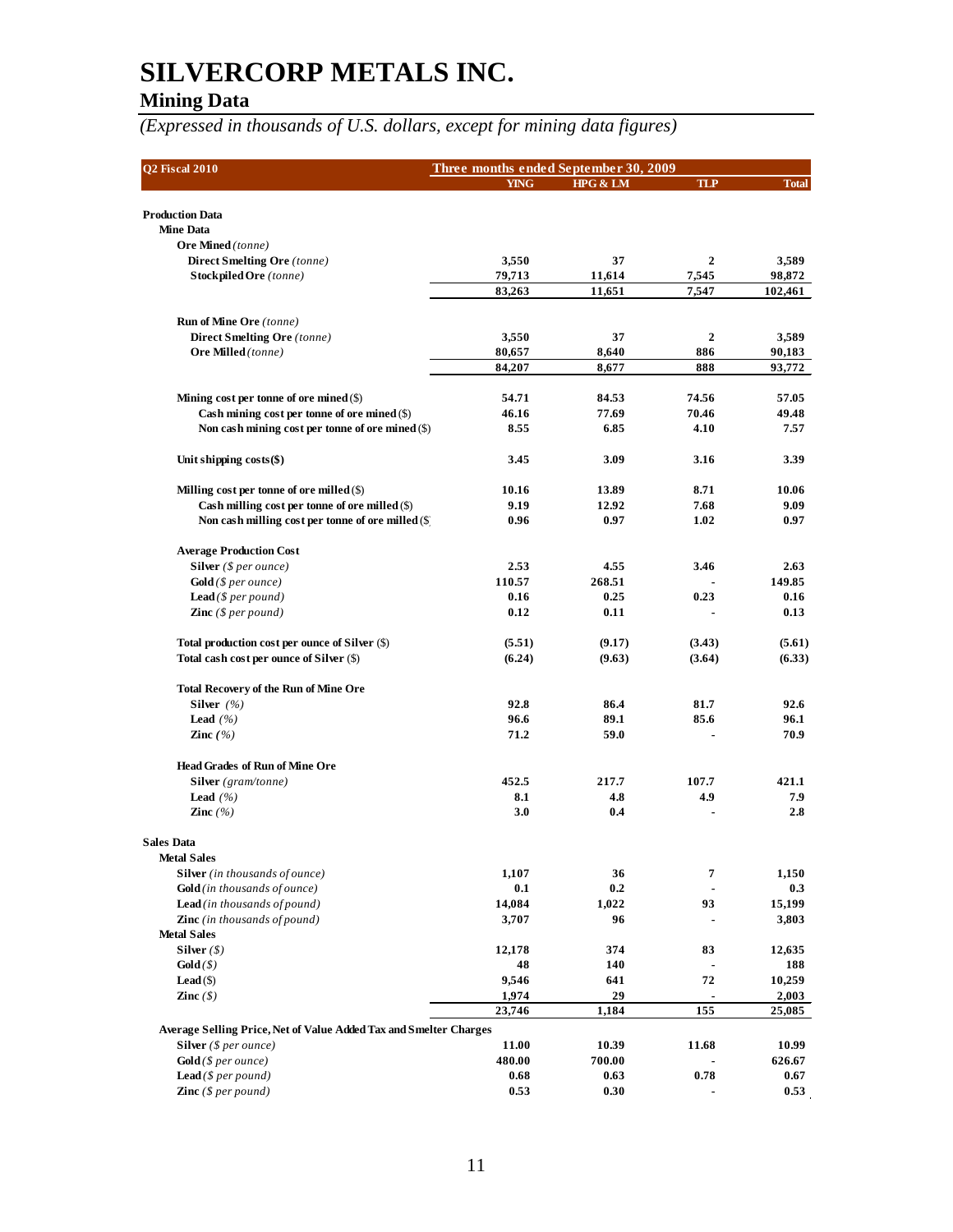### **Mining Data**

| <b>O2 Fiscal 2011</b>                                             | Six months ended September 30, 2010 |              |              |                 |
|-------------------------------------------------------------------|-------------------------------------|--------------|--------------|-----------------|
|                                                                   | <b>YING</b>                         | HPG & LM     | <b>TLP</b>   | <b>Total</b>    |
| <b>Production Data</b>                                            |                                     |              |              |                 |
| <b>Mine Data</b>                                                  |                                     |              |              |                 |
| Ore Mined (tonne)                                                 |                                     |              |              |                 |
| <b>Direct Smelting Ore</b> (tonne)                                | 6,356                               | 125          | 10           | 6,491           |
| <b>Stockpiled Ore</b> (tonne)                                     | 162,060                             | 32,943       | 97,933       | 292,936         |
|                                                                   | 168,416                             | 33,068       | 97,943       | 299,427         |
| <b>Run of Mine Ore</b> (tonne)                                    |                                     |              |              |                 |
| Direct Smelting Ore (tonne)                                       | 6,356                               | 125          | 10           | 6,491           |
| Ore Milled (tonne)                                                | 161,893                             | 33,924       | 97.434       | 293,251         |
|                                                                   | 168,249                             | 34,049       | 97,444       | 299,742         |
| Mining cost per tonne of ore mined $(\$)$                         | 54.97                               | 62.69        | 33.77        | 48.89           |
| Cash mining cost per tonne of ore mined $(\$)$                    | 43.27                               | 56.34        | 29.97        | 40.36           |
| Non cash mining cost per tonne of ore mined $(\$)$                | 11.71                               | 6.35         | 3.80         | 8.53            |
| Unit shipping $costs(\text{$\$})$                                 | 3.56                                | 3.38         | 3.22         | 3.43            |
|                                                                   |                                     |              |              |                 |
| Milling cost per tonne of ore milled (\$)                         | 13.52                               | 12.67        | 13.16        | 13.30           |
| Cash milling cost per tonne of ore milled (\$)                    | 11.78                               | 11.25        | 11.45        | 11.61           |
| Non cash milling cost per tonne of ore milled (\$)                | 1.74                                | 1.42         | 1.70         | 1.69            |
| <b>Average Production Cost</b>                                    |                                     |              |              |                 |
| Silver (\$ per ounce)                                             | 2.95                                | 7.44         | 7.80         | 3.90            |
| Gold(S per ounce)                                                 | 169.13                              | 456.28       | 449.11       | 230.11          |
| <b>Lead</b> ( $$per pound$ )                                      | 0.16                                | 0.39         | 0.42         | 0.21            |
| <b>Zinc</b> $(S$ per pound)                                       | 0.13                                | 0.28         | 0.35         | 0.17            |
| Production Cost and Cash Cost Per Ounce of Silver                 |                                     |              |              |                 |
| Total production cost per ounce of Silver (\$)                    | (6.37)                              | (0.26)       | 0.50         | (5.19)          |
| Total cash cost per ounce of Silver (\$)                          | (7.38)                              | (1.51)       | (1.28)       | (6.31)          |
| <b>Total Recovery of the Run of Mine Ore</b>                      |                                     |              |              |                 |
| Silver $(%)$                                                      | 92.0                                | 90.7         | 86.0         | 91.2            |
| <b>Lead</b> $(%$                                                  | 96.3                                | 93.8         | 89.8         | 95.2            |
| Zinc $(\% )$                                                      | 70.4                                | 52.7         | 69.9         | 69.8            |
| <b>Head Grades of Run of Mine Ore</b>                             |                                     |              |              |                 |
| <b>Silver</b> (gram/tonne)                                        | 465.4                               | 178.5        | 114.9        | 318.8           |
| Lead $(%$                                                         | 8.0                                 | 4.1          | 2.6          | 5.8             |
| Zinc $(%$                                                         | 2.8                                 | 0.6          | 0.8          | 1.9             |
| <b>Sales Data</b>                                                 |                                     |              |              |                 |
| <b>Metal Sales</b>                                                |                                     |              |              |                 |
| <b>Silver</b> (in thousands of ounce)                             | 2,243                               | 170          | 317          | 2,730           |
| <b>Gold</b> (in thousands of ounce)                               | $0.6\,$                             | $0.5\,$      | $0.2\,$      | 1.3             |
| Lead (in thousands of pound)                                      | 27,716                              | 2,805        | 5,311        | 35,831          |
| <b>Zinc</b> (in thousands of pound)                               | 6,880                               | 268          | 1,151        | 8,299           |
| <b>Metal Sales</b>                                                |                                     |              |              |                 |
| Silver $(\$)$                                                     | 31,949                              | 2,440        | 4,561        | 38,950          |
| $\text{Gold}\,(\text{\$})$                                        | 508                                 | 444          | 158          | 1,110           |
| Lead $(\$)$                                                       | 21,528                              | 2,129        | 4,155        | 27,812          |
| Zinc $(\$)$                                                       | 4,311<br>58,296                     | 147<br>5,160 | 737<br>9,611 | 5,195<br>73,067 |
| Average Selling Price, Net of Value Added Tax and Smelter Charges |                                     |              |              |                 |
| <b>Silver</b> ( $$ per ounce$ )                                   | 14.24                               | 14.35        | 14.39        | 14.27           |
| $Gold$ (\$ per ounce)                                             | 816.52                              | 879.67       | 831.41       | 842.88          |
| <b>Lead</b> ( $$per pound$ )                                      | 0.78                                | 0.76         | 0.78         | 0.78            |
| <b>Zinc</b> $(\$ per pound)$                                      | 0.63                                | 0.55         | 0.64         | 0.63            |